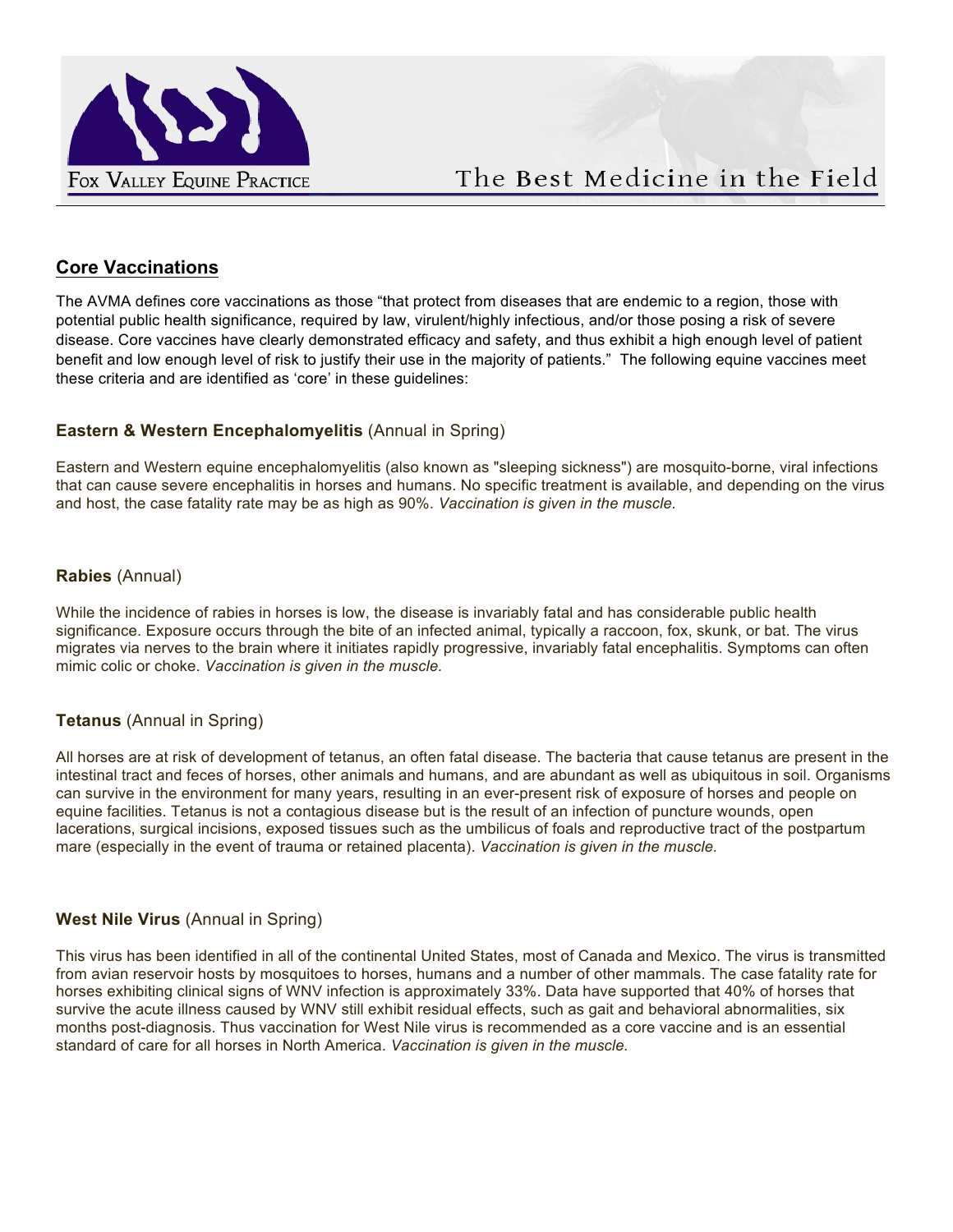

# The Best Medicine in the Field

## **Risk-Based Vaccination Guidelines**

These are vaccinations included in a vaccination program after the performance of a risk-benefit analysis. The use of riskbased vaccinations may vary regionally, from population to population within an area, or between individual horses within a given population. Disease risk may not be readily identified by laypersons; it is important to consult a veterinarian when developing a vaccination program.

#### **Botulism**

Botulism has been observed in horses as a result of the action of potent toxins produced by the soil-borne, sporeforming bacterium, *Clostridium botulinum*:

- o *Wound botulism* results from vegetation of spores of *Cl. botulinum* and subsequent production of toxin in contaminated wounds.
- o *Shaker Foal Syndrome (toxicoinfectious)* results from toxin produced by vegetation of ingested spores in the intestinal tract.
- o *Forage poisoning* results from ingestion of preformed toxin produced in decaying plant material, including improperly preserved hay or haylage, or animal carcass remnants present in feed. *Vaccination is given in the muscle.*

#### **Equine Influenza**

Equine influenza is one of the most common infectious diseases of the respiratory tract of horses. It is endemic in the equine population of the United States. Equine influenza is highly contagious and the virus spreads rapidly through groups of horses in aerosolized droplets dispersed by coughing. All horses should be vaccinated against equine influenza unless they live in a closed and isolated facility. *Vaccine can be given in the muscle or intranasally.*

#### **Equine Herpes Virus (Rhinopneumonitis)**

Equine Herpesvirus (rhinopneumontis) type 1 (EHV-1) and type 4 (EHV-4) can each infect the respiratory tract, causing disease that varies in severity from sub-clinical to severe and is characterized by fever, lethargy, anorexia, nasal discharge, and cough. Both EHV-1 and EHV-4 spread via aerosolized secretions from infected coughing horses, by direct and indirect contact with nasal secretions. *Vaccination is given in the muscle.*

#### **Leptospirosis**

Equine leptospirosis is typically a sporadic disease. The primary leptospiral-associated equine clinical disease presentations include; recurrent uveitis, late-term abortion and acute renal failure. Infection is acquired through exposure to the organism via the mucous membranes or abraded skin. The leptospiral organisms are shed in the urine of infected horses (additionally the placenta, fetal fluids and urine of the mare in abortion cases) and a number of wildlife hosts which can shed *Leptospira spp*. in the urine. *Vaccination is given in the muscle.*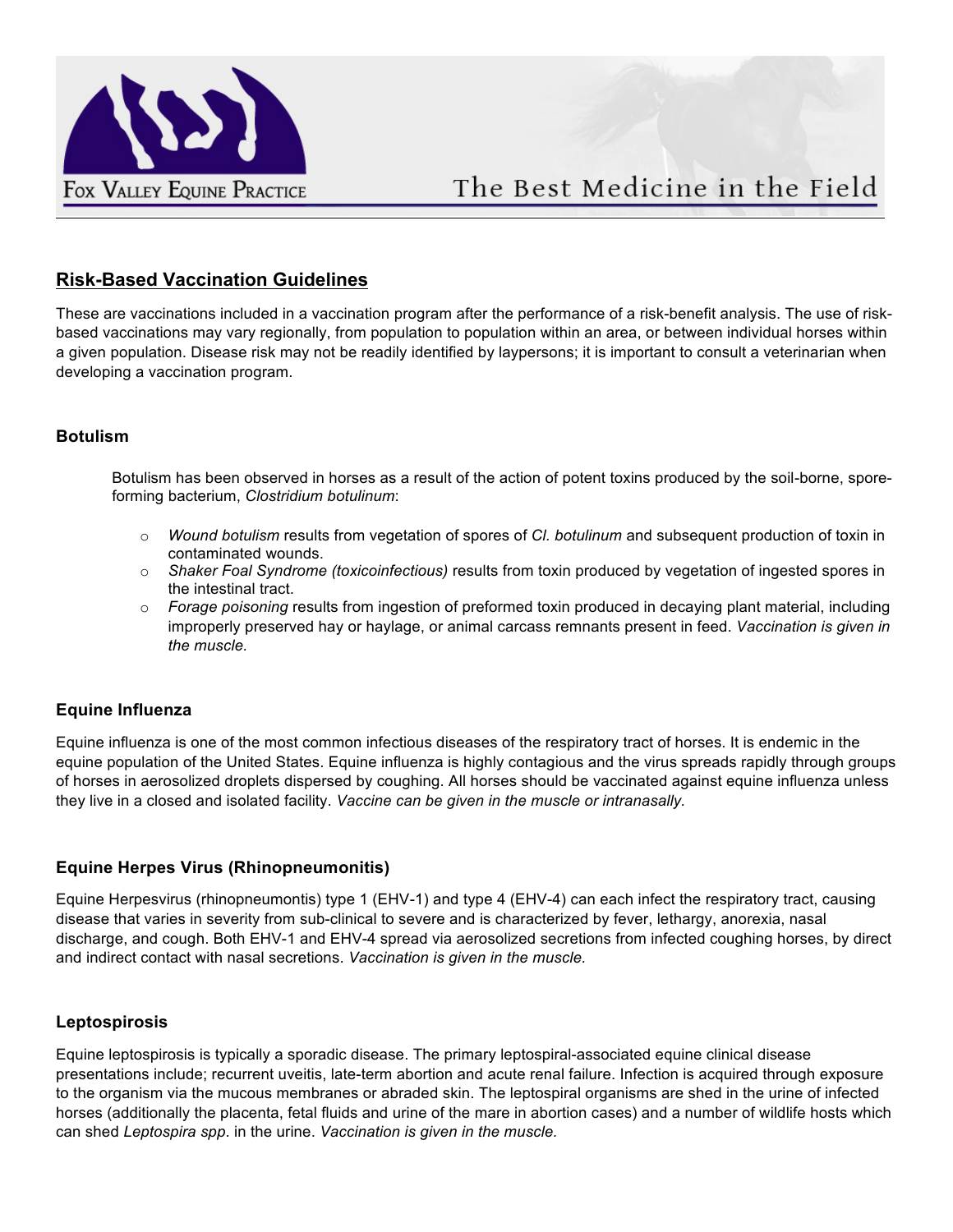

## **Risk-Based Vaccination Guidelines (cont'd)**

#### **Potomac Horse Fever**

The disease is seasonal, occurring between late spring and early fall in temperate areas, with most cases in July, August, and September at the onset of hot weather. If PHF has been confirmed on a farm or in a particular geographic area, it is likely that additional cases will occur in future years. Clinical signs are variable but may include: fever, mild to severe diarrhea, laminitis, mild colic, and decreased abdominal sounds. *Vaccination is given in the muscle.*

#### **Strangles**

Streptococcus equi is the bacterium which causes the highly contagious disease strangles, also known as "equine distemper" or "shipping fever." Strangles commonly affects young horses (weanlings and yearlings), but horses of any age can be infected. Vaccination is recommended on premises where strangles is a persistent endemic problem or for horses that are expected to be at high risk of exposure. The organism is transmitted by direct contact with infected horses or sub-clinical shedders, or indirectly by contact with: water troughs, hoses, feed bunks, pastures, stalls, trailers, tack, grooming equipment, nose wipe cloths or sponges, attendants' hands and clothing, or insects contaminated with nasal discharge or pus draining from lymph nodes of infected horses. Streptococcus equi has demonstrated environmental survivability particularly in water sources and when protected from exposure to direct sunlight and disinfectants, and can be a source of infection for new additions to the herd. *Vaccine is given intranasally.*

## **Horse Care Basics**

#### **Coggins (EIA)**

If you plan to travel out of state or go to shows with your horse, a blood test for Equine Infectious Anemia (EIA), also called a "Coggins" test, is required. A veterinarian must do this test; most horse owners have the blood drawn soon after the first of the year. Coggins test requirements vary from state to state, but most states and horse shows accept a Coggins that is less than one-year-old. Note: Wisconsin requires a Coggins within the calendar year; Michigan requires a Coggins biannually; some states require original documents (not photocopies). Best advice: Call our office well in advance of travel plans.